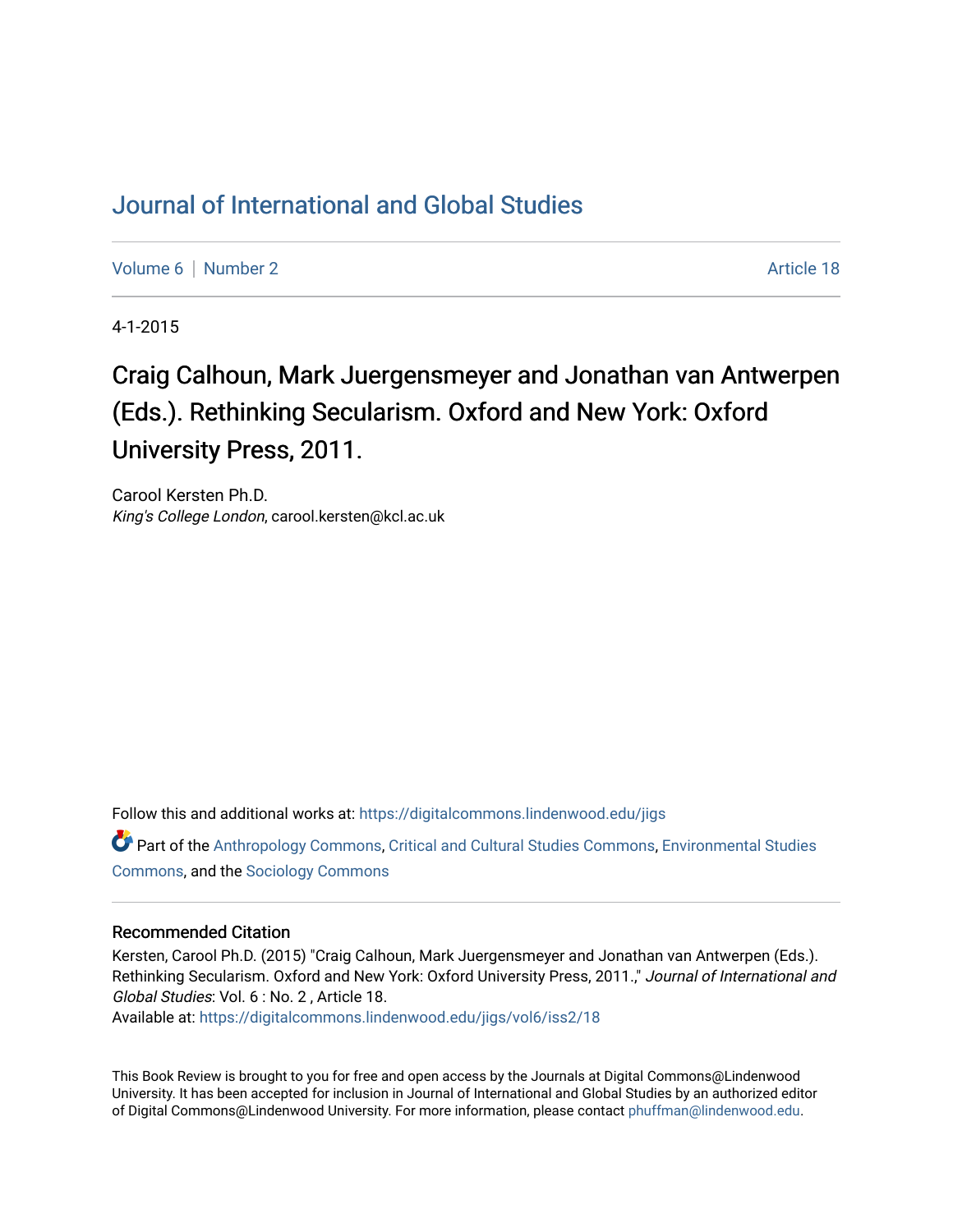## **Craig Calhoun, Mark Juergensmeyer and Jonathan van Antwerpen (Eds.).** *Rethinking Secularism***. Oxford and New York: Oxford University Press, 2011.**

*Rethinking Secularism* is the outcome of a program on religion and the public sphere run by the US Social Science Research Council (SSRC). It seeks to take stock of the sea change that has taken place in the thinking about the relationship between religion and secularity in the last twenty-odd years. In the mid-1960s, sociologists of religion and theologians alike had little doubt about the validity of the secularization-modernization thesis – although they may have differed over its desirability. By the 1990s, empirical data had seriously eroded the confidence regarding the clarity and certainty of that thesis. The present collection of essay brings together not only reflections of a number of prominent and highprofile scholars who have made important contributions, and in some cases seminal interventions, to the reformulation of the secularity-modernity debate but also a new understanding and acknowledgement of the relevance of public religion in a world that is shifting from modernity to postmodernity.

Until his transfer to the London School of Economics (LSE), editor Calhoun was President of the SSRC, while co-editor van Antwerpen acted as the organization's program director. Followers of *The Immanent Frame*, the SSRC blog dedicated to the project will not be unfamiliar with many of the discussions in this book, and readers who have kept abreast of academic and intellectual labors in the field covered by the project will find that many of the contributors repeat what they have explained, at much greater length of course, elsewhere. While the current volume of essays may seem a bit self-congratulatory, bringing together the writings of leading scholars on the subject from the perspectives of different academic disciplines and fields, it nonetheless offers a very useful overview of what has been achieved in coming to more sophisticated and therefore (hopefully) more accurate understandings of religion and its continuing significance for the postmodern human condition.

One of the main achievements of this work is its reflection of an increased awareness of the slippery nature of what have been previously assumed to be self-evident, singular words: religion, secularity, modernity, leading to the realization that it is better to use such terms in the plural so as to reflect their diverse meanings and uses in different cultural settings. Despite this insightful proposal, the distinctly Eurocentric historical narrative of the volume's introduction seems strangely at odds with what seems to me the most important conclusion of the research conducted over the past quarter of a century: namely the conclusion here. Maintaining a Western perspective may work for setting the tone for the chapters by philosopher Charles Taylor (whose contribution is after all entitled "Western Secularity") or sociologists José Casanova and Craig Calhoun, but it seems a much less appropriate introduction for most of the other essays.

Taylor's contribution to this volume rides heavily on his *A Secular Age*, making it abundantly clear how much the term "secular" is twinned and enterwined with Latin Christendom, affirming from an entirely different angle what Gil Anidjar has argued: that the "secular" is a thoroughly Christian concept. Taylor makes much of the idea of the immanence of Deism—the notion that…it is—as crucially important to the development of secularity. It may also be relevant to point at antifoundationalist philosophers like Gianni Vattimo, who uses the concept of "weak thought" rather than Taylor's "super goods" to make a case for the continued relevance of religion.

As one of the most important articulators of the rethinking of secularism through his seminal book *Public Religions in the Modern World*, José Casanova's contribution to the work under review is a meditation on the shift from "the secular" to "secularizations" and "secularisms." Working from the premise of an inversed dyadic in which the religious becomes a residual category, he criticizes the ideological underpinnings of secularization as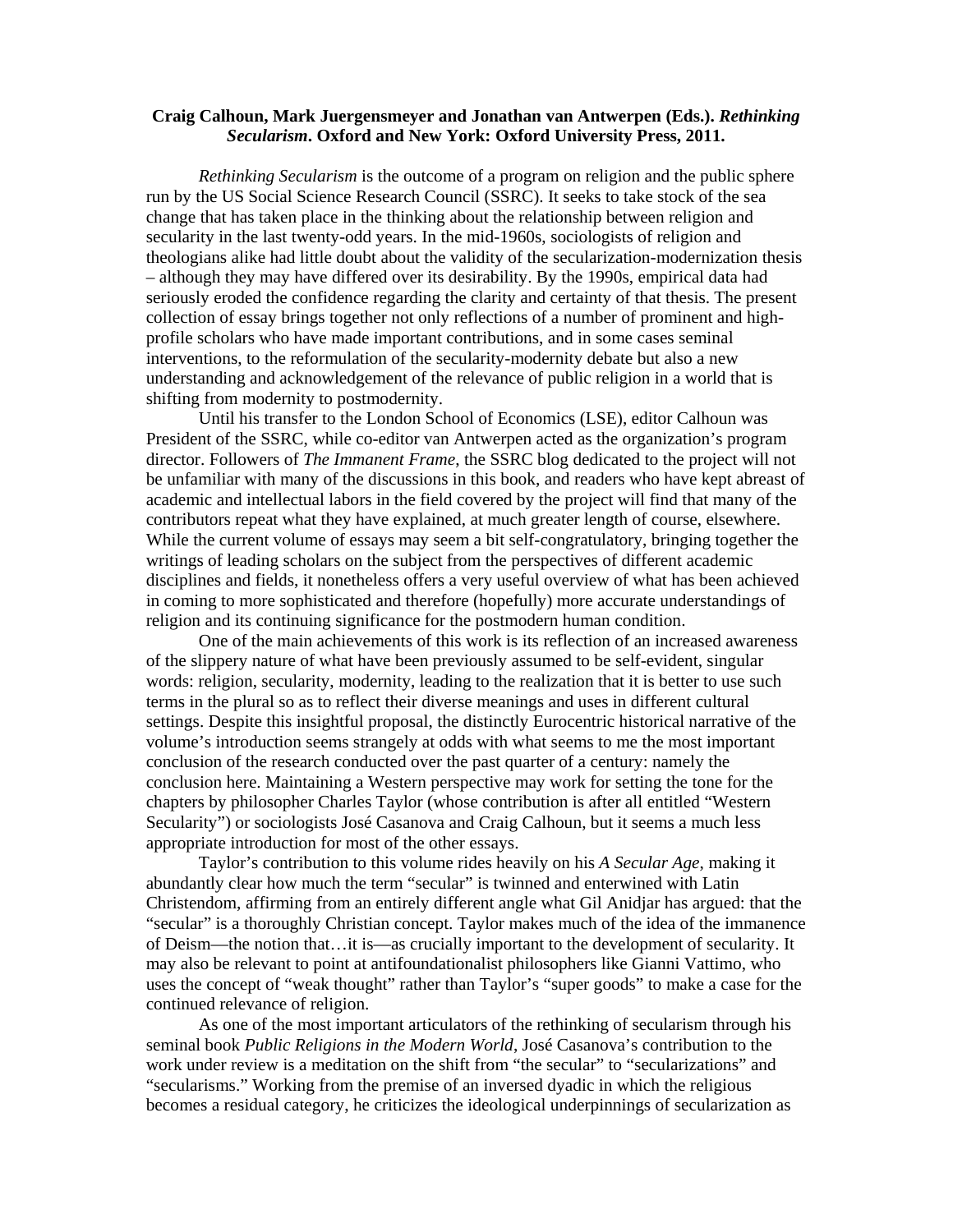explanatory conceptualizations and secularist worldviews as justifications for an allegedly desired situation (*i.e.,* that of …) as being based on very shaky grounds. Craig Calhoun's even more political reflections on the relationship among religious convictions, public reason, democratic citizenship, and cosmopolitanism open the way for the political scientists Rajeev Bhargava and Alfred Stepan, who use, respectively, the notions of "principled distance" and "twin tolerations" for theorizing, while Stepan also uses empirical, comparative studies of the different ways in which the relationship between religion and politics can be plotted.

Bhargava, in his examination of the development of secularization in India, stresses the importance of a "comparativist value-based framework" (p. 95) to cope with religious diversity, not only in dealing with its normative component but also to make further distinctions between diversity *of* religion and *within* religion. Bhargava also differentiates between the horizontal and vertical dimensions of religious diversity so as to tease out how religious diversity is "enmeshed in power relations," manifested as domination, discrimination, marginalization, or exclusion. Thus, he prepares the ground for a taxonomy that includes religion-centered, amoral, and value-based secular states in order to work his way towards a rehabilitation of secularism based on "principled distance"—not informed by an "Enlightened" idea of religion but instead by India's postcolonial political experience. Stepan's "twin tolerations" are not dissimilar to this except that Stepan's approach is more empirical, using data from studying a variety of democratic state models to formulate no less than seven possible responses to the state-religion-society relations. The most important conclusion to be drawn from this research is that secularism is neither "a sufficient condition of democracy" nor a "necessary concept for the analysis of democracy" (p. 115).

Most interesting, perhaps, for readers of this journal are the contributions by international relations specialists Peter Katzenstein and Elizabeth Shakman Hurd. Compared to the social sciences, the field of international relations has only relatively recently begun to incorporate religion as a subject of interest. This is due to the fact that policymakers, diplomats, and analysts historically operated on the assumption that since religion is not relevant to the organizing unit of the current world order, (*i.e*., the nation-state), secularity itself can be taken as a given.

Peter Katzenstein's chapter, "Civilizations, Secularisms, and Religions," puts more emphasis on religious plurality than Casanova, admitting that his essay "cuts against the grain of much writing on international relations" (p. 145), which tends to…. Critical of both liberalist and realist US scholarship on international relations, represented by Fukuyama and Huntington, respectively, Katzenstein takes his cues instead from Karl Deutsch, Randall Collins, and Shmuel Eisenstadt and talks about "civilizational states" (p. 150ff), ultimately ending up using the work of Michael Mann and Yasusuke Murakami to formulate a "polymorphic globalism" that is capable of bringing to the fore the "cultural commensurabilities" arising from the interplay between "convergences around some values of modernity" and the divergences arising from "cultural programs grounded in different religious traditions" (p. 156). This "sociological turn in international-relations theory" (p. 161) will make it possible to introduce and accommodate notions like culture, identity, norm, idea and ideology in the analysis of world politics.

With her emphasis on empirical research, Elizabeth Shakman Hurd's research relates to Katzman's in a very similar way that Stepan's complements Bhargava's. Drawing on data from Turkey and from an investigation of the relationship between Iran and the US, she calls into question the secular-religious binary, which has been adopted so unthinkingly in the study of international relations. The unexamined reliance upon the secular-religious binary within international relations has had three consequences that now hinder the study of relations between individual states and of global politics: (1) The emphatic avoidance of engaging with religion because of its otherworldliness; (2) the normalization or